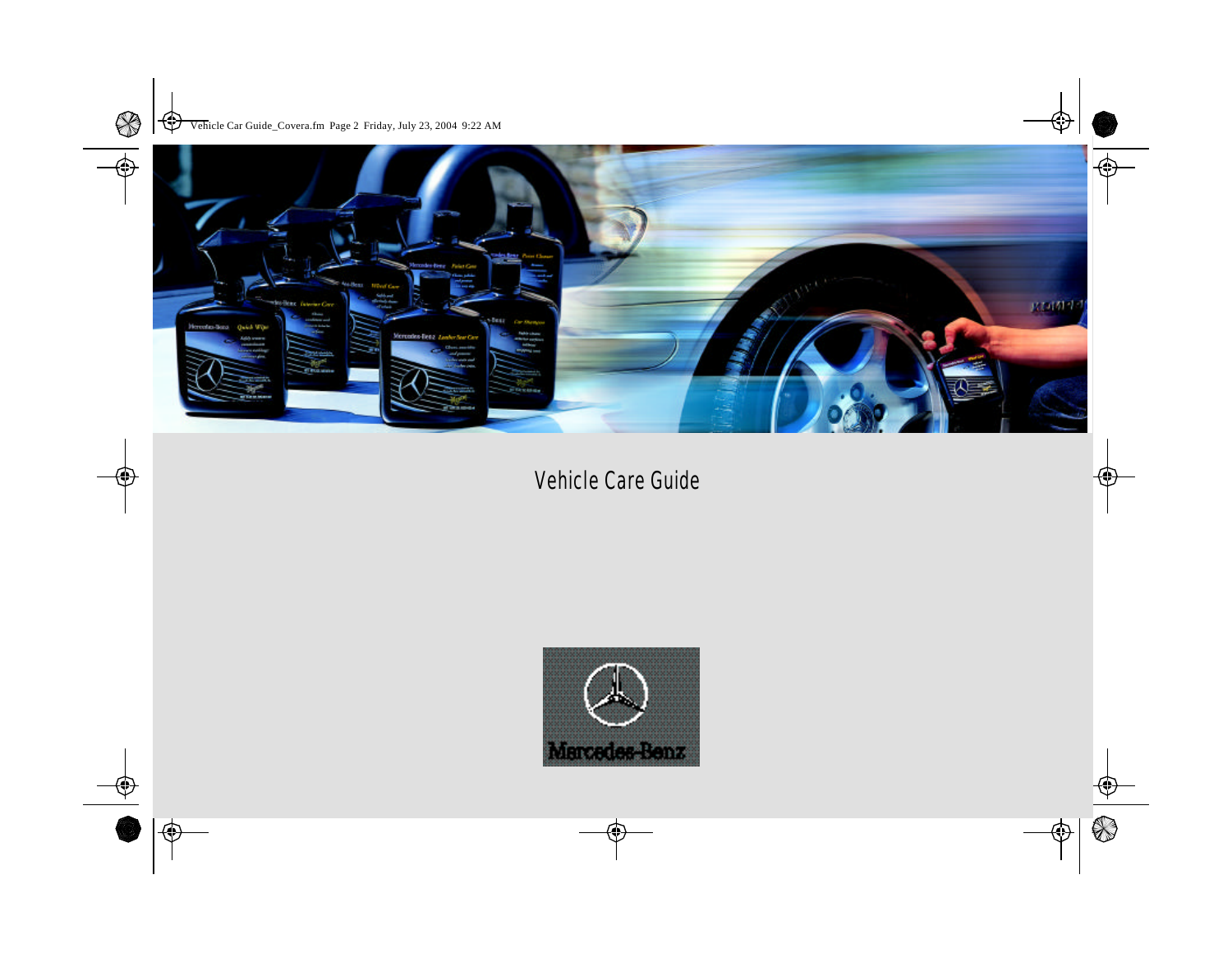# Contents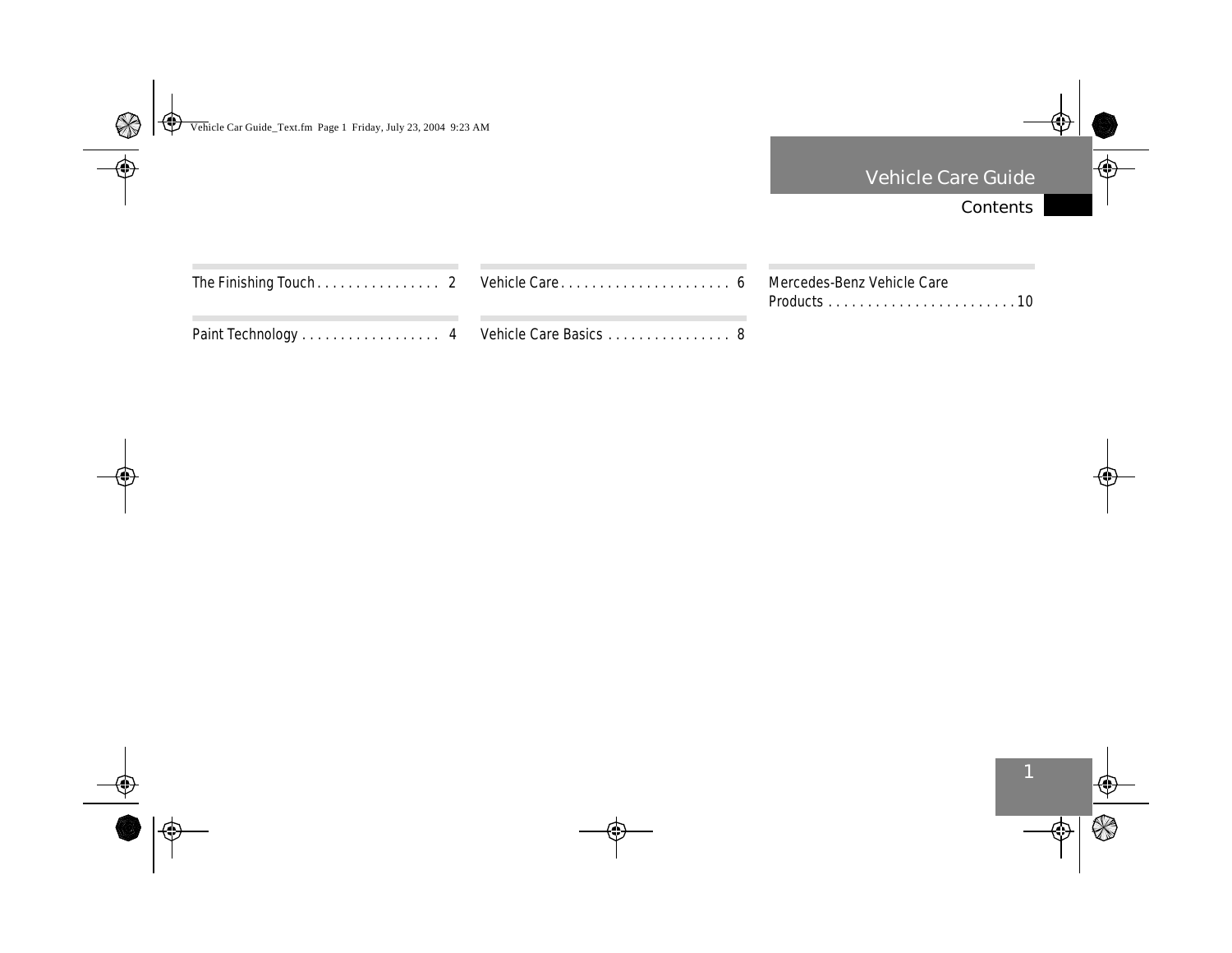# The Finishing Touch

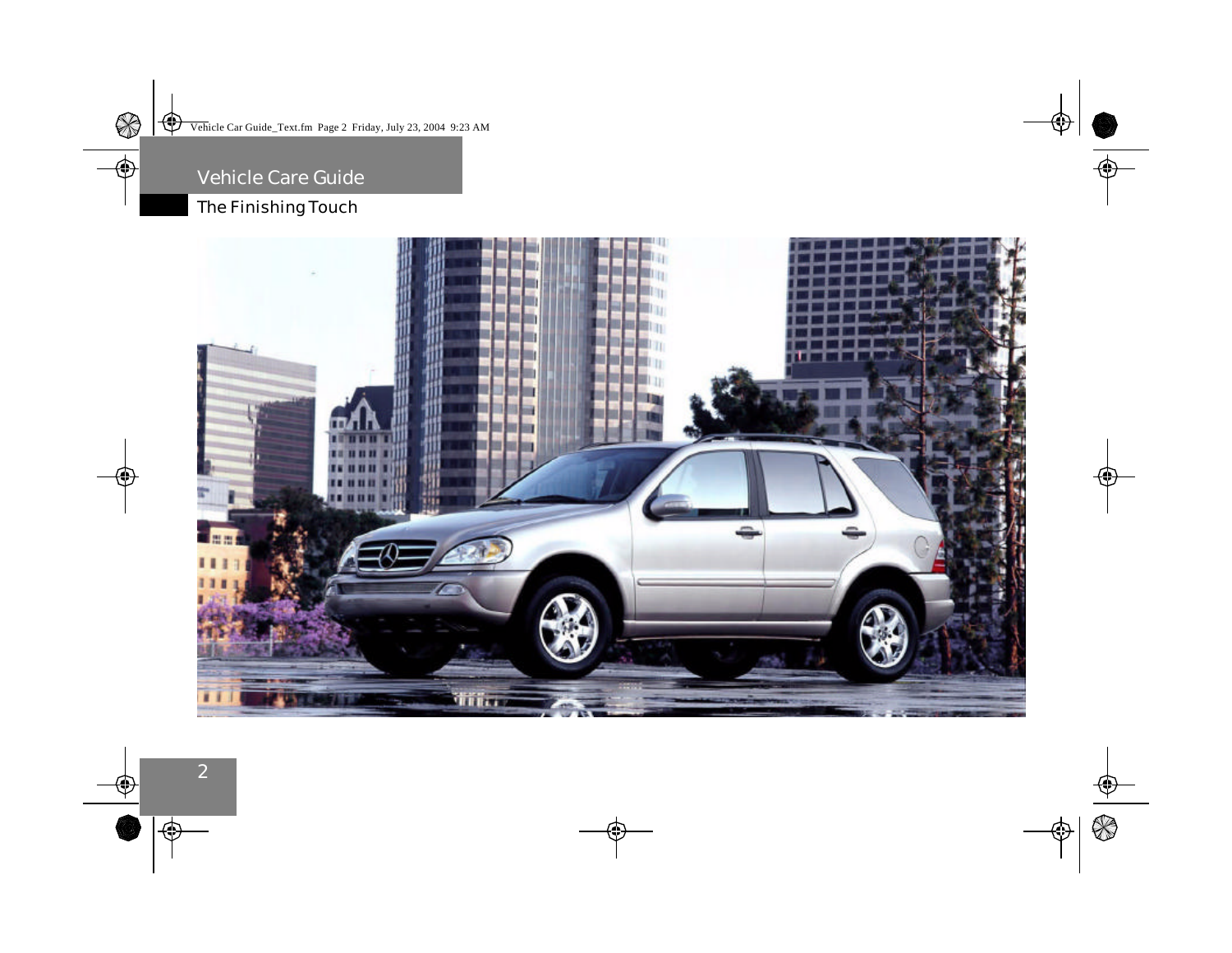The visual presence of a well-maintained Mercedes-Benz is an emotional experience - reflecting personal taste and prestige. This is why every visible surface has been crafted with the finest materials and coatings to ensure the best appearance and durability.

As you might expect, aside from its visual attractiveness, the appearance of your Mercedes-Benz is a main component of its high resale value (a long-standing additional ownership benefit). Thus, it goes without saying that basic upkeep of your vehicle's components, be it paint, leather, wood veneer or plastic, is a vital link to ownership enjoyment and increased resale value.

This Vehicle Care Guide explains the total vehicle care process, from the basics to some of the technical issues, and is aimed at making this activity less intimidating and more enjoyable. The key components of any effective vehicle care program are the products used. For that reason, Mercedes-Benz has endeavored to find the best possible cleaning, polishing and protection products for your vehicle's various surfaces - from the more obvious paint down to the less obvious door seals.

We have selected Meguiar's Inc., the recognized leader in surface care technology since 1901, to develop a custom formulated range of products specific to your Mercedes-Benz vehicle. (And although these products are perfect matches to Mercedes-Benz finishes, they will perform well on any vehicle you own.) Meguiar's is the top selling premium car wax in America, preferred by car enthusiasts, automobile museums, and classic car competitions around the world including the prestigious Pebble Beach Concours d'Elegance.

### The Finishing Touch

Interestingly, good vehicle care is more commitment than science. And although there are a number of vehicle care choices available from the aftermarket to maintain your Mercedes-Benz, we believe that our vehicle care line is second to none.

Each product has been formulated to meet the strict performance standards of Mercedes-Benz, including ease of application, non-abrasiveness, environmentally safe compositions, and "brilliant" results. With this basic knowledge, quality vehicle care materials, and a minimum of regular effort, your vehicle can look as good as it did when it left the showroom.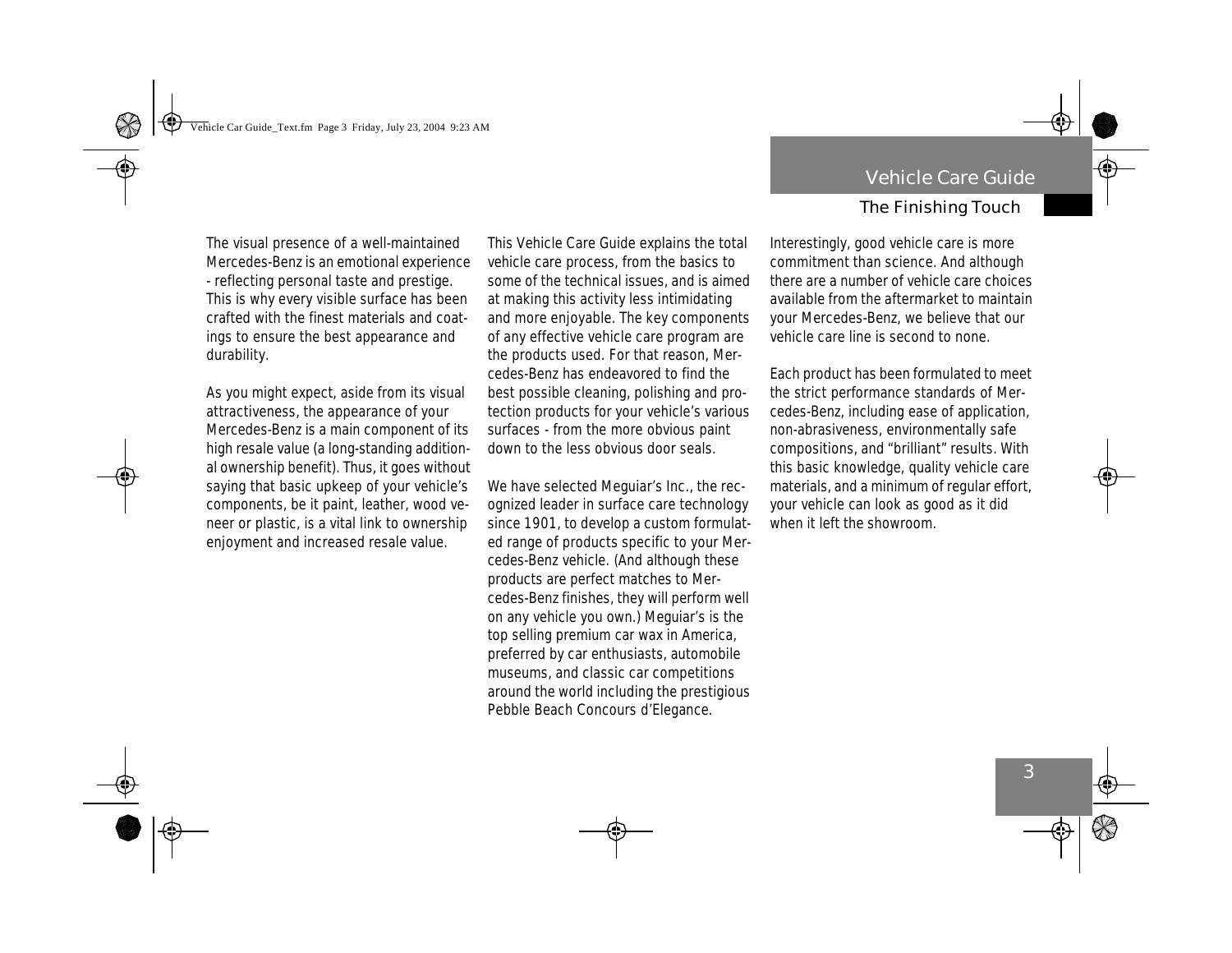### Paint Technology

From the beginning, automobile manufacturers have known and made use of the protective and color reflection qualities of paint. Antique and classic models, now found in museums, show how colorful and original they often were in achieving this. Naturally, the art of automotive painting has been systematically perfected over the years.

For most painting today, Mercedes-Benz uses computer-controlled automatic robots which ensure an uniformly high paint finish standard and eliminate potential work hazards.

Major advances have also been made with regard to the paint itself. A quality standard has been achieved which gives vehicles greater luster and longer protection than ever before.

This is true provided that the paint is cared for regularly and in the correct manner. Please continue reading to see how little effort this requires.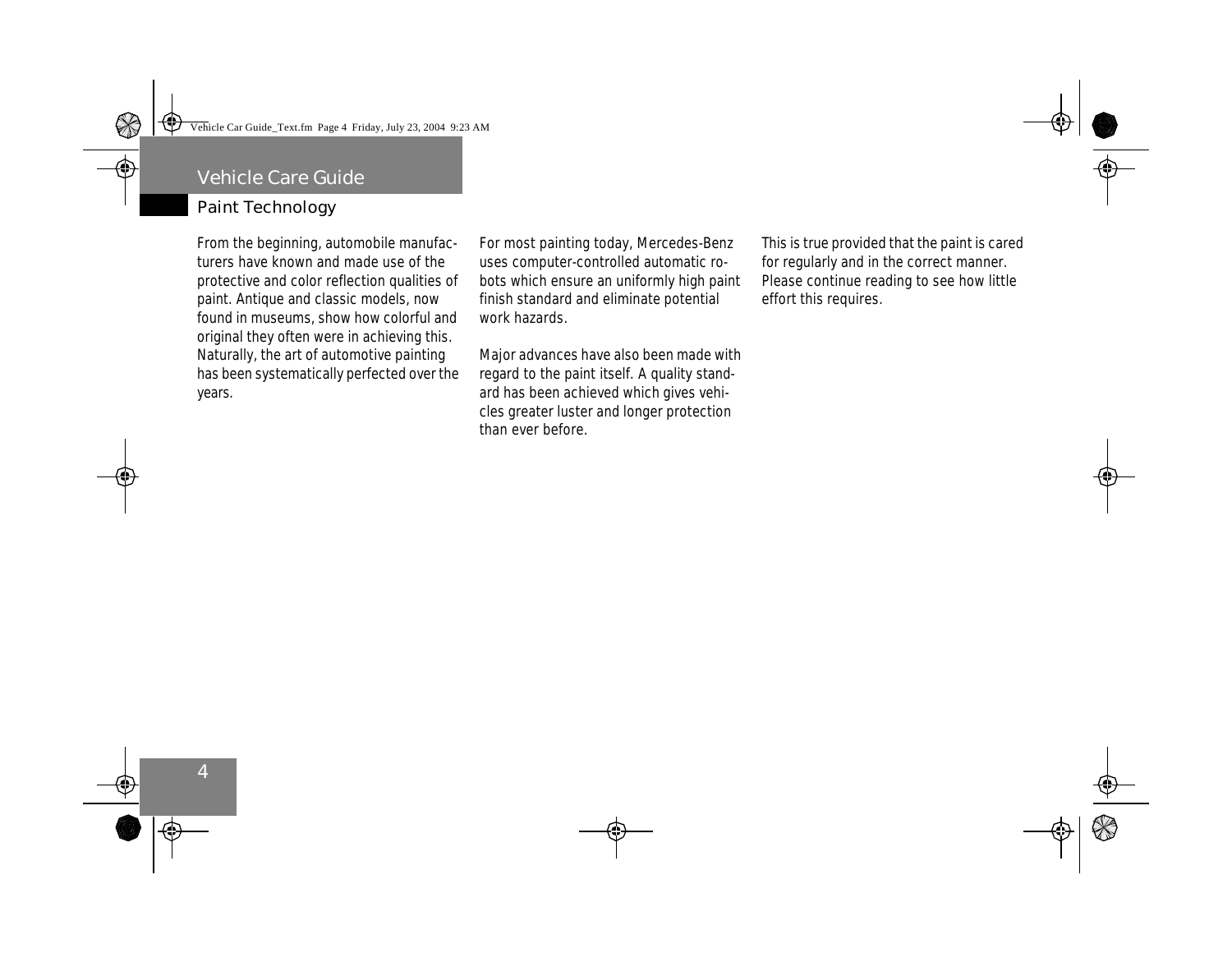# Paint Technology

The high-gloss paint finish of every Mercedes-Benz leaving the assembly line is the combined result of ultramodern paint technology and first-class employee training. New synthetic resin and two component polyurethane paints are considerably more resistant than cellulose paints and ensure maximum quality.

A lot of effort goes into preparing the body shells for painting. Each body receives several layers of primer and paint. The make up of the paint is:

- 1. Sheet metal
- 2. Zinc phosphating with chromate rinse
- 3. Cataphoretic dip priming
- 4. Water-borne function coat
- 5. Water-borne color coat
- 6. Polyurethane clear coat

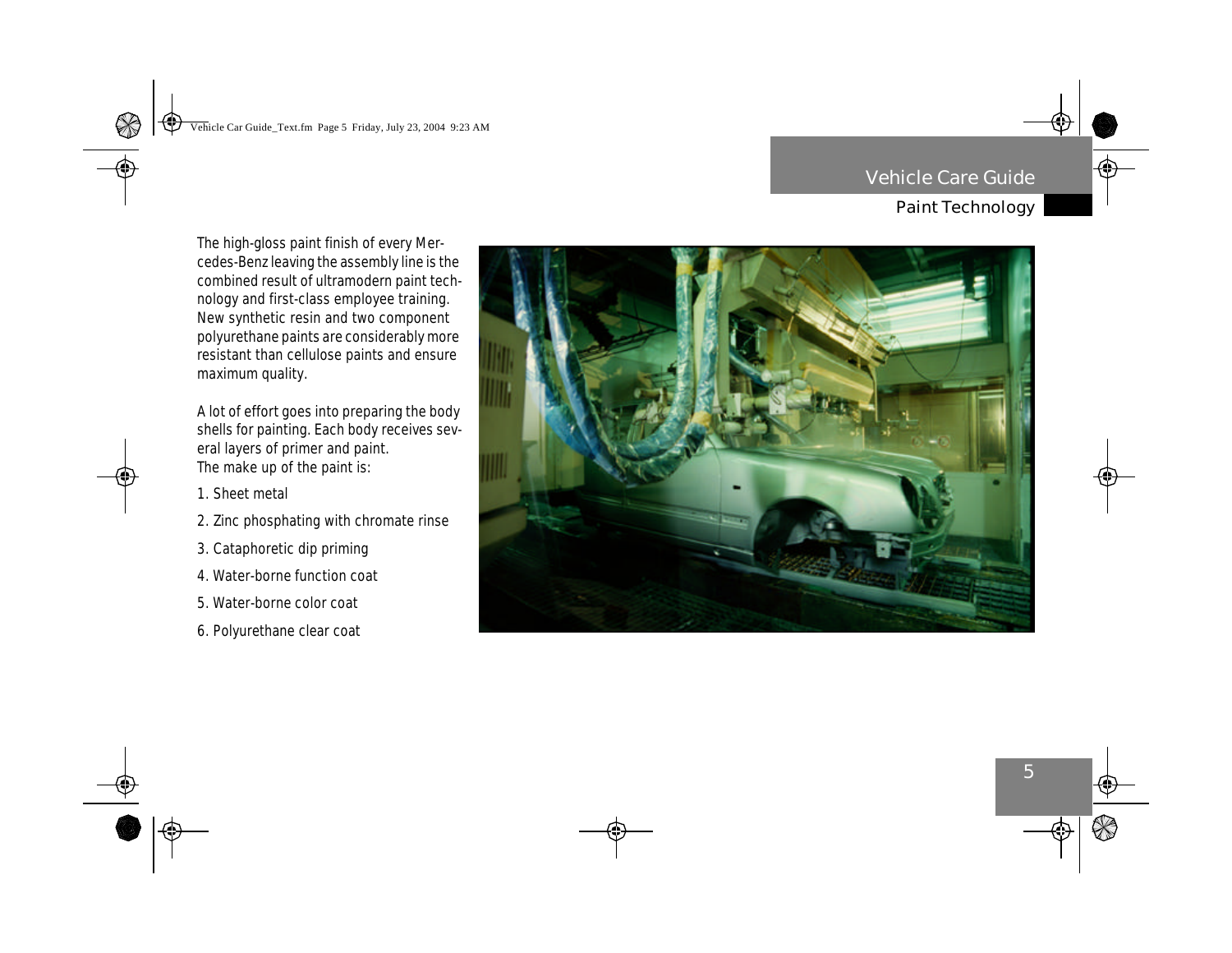#### Vehicle Care

**Protection vs. Appearance**

Because of the extraordinary durability of the paint finish on a Mercedes-Benz, primary attention need only be focused on appearance. Dark-colored and clearcoated paint finishes, in particular, deserve special care to keep them looking their best. Healthy and vibrant paint can actually look faded and dull if scratches, swirl marks, and bonded contaminants are not removed.

#### **Evaluate Your Own Paint Finish**

As soon as you take possession of your vehicle (and as long as you own it), you should evaluate its paint finish on a regular basis. Wash and dry both your vehicle and your hands. Then feel the surface of your paint finish with the face of your hand. Your paint finish should feel as smooth as glass. When it does not, you will fell bonded contaminants which are beginning to affect the surface, diminishing gloss and clear reflection.

#### **Surface Contamination/Damage**

Whenever a new vehicle is outside and uncovered (whether it is parked or being driven), surface contaminants are constantly landing on its finish. While some are relatively harmless, others will bond to or etch into the finish if given enough time. Even the world's most durable paint finishes and paint protection products cannot stop contaminants from landing on and bonding to the finish. Regular attention with the right products is certainly needed to remove contamination and resist it in the first place.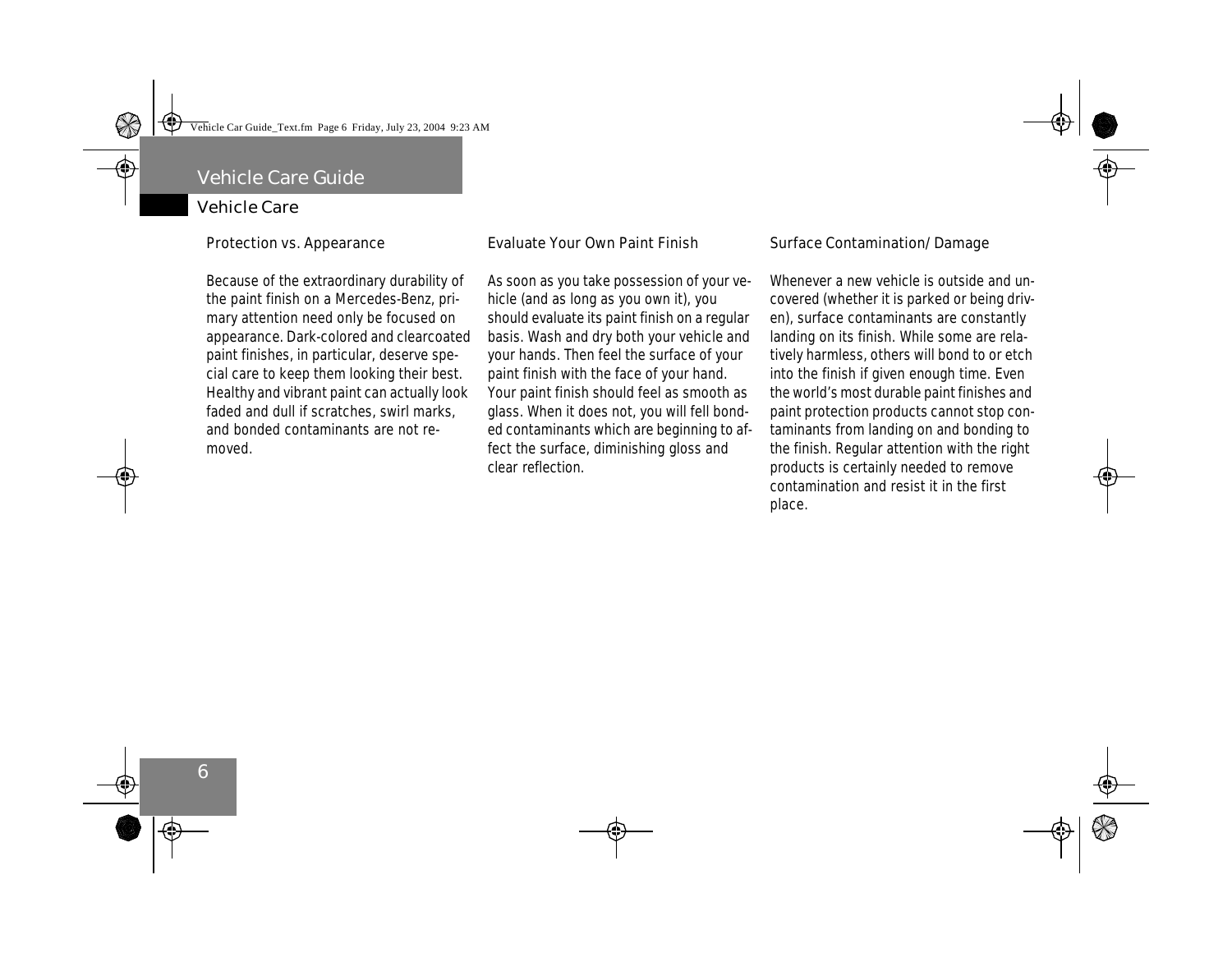Vehicle Care

#### **Chemical etching**

Cause: Elements like nitric oxide, sulfur dioxide and sodium hydroxide can contaminate moisture that forms on vehicle finishes, causing each bead of water to become either alkaline or acidic. When activated by the sun's heat and UV rays, etching can occur.

Sources of chemical contaminants are numerous and diverse and include jet exhaust, auto emissions, industrial fallout, insecticides, and even wet fertilizers, to name a few. Hard water spots from sprinklers hitting your vehicle on a hot day are another common problem.

#### **Tree Sap Mist**

Cause: Trees emit a fine mist of tree sap (resin) that can travel for blocks before landing on your paint finish while you are driving down the highway or even when parked far away from trees. When allowed to sit and bake in the sun for just a few days, this common contaminant will bond to the finish and resist washing. Gloss and slickness will be affected.

#### **Bird and Insect Deposits**

Cause: Everything that flies, from tiny insects to large birds, expels contaminants that can stain, bond to or etch into your car's finish. The degree of severity is dependent on the current diet of the bird or insect, the length of time the deposit remains on the surface, and the temperature.

#### **Swirl Marks**

#### Cause:

1. Use of rubbing compounds and other harsh abrasive products

2. Use of any type of toweling other than thick nap, clean, 100% cotton, terry cloth.

3. Machine polishing with a harsh/contaminated buffing pad or using poor buffing techniques.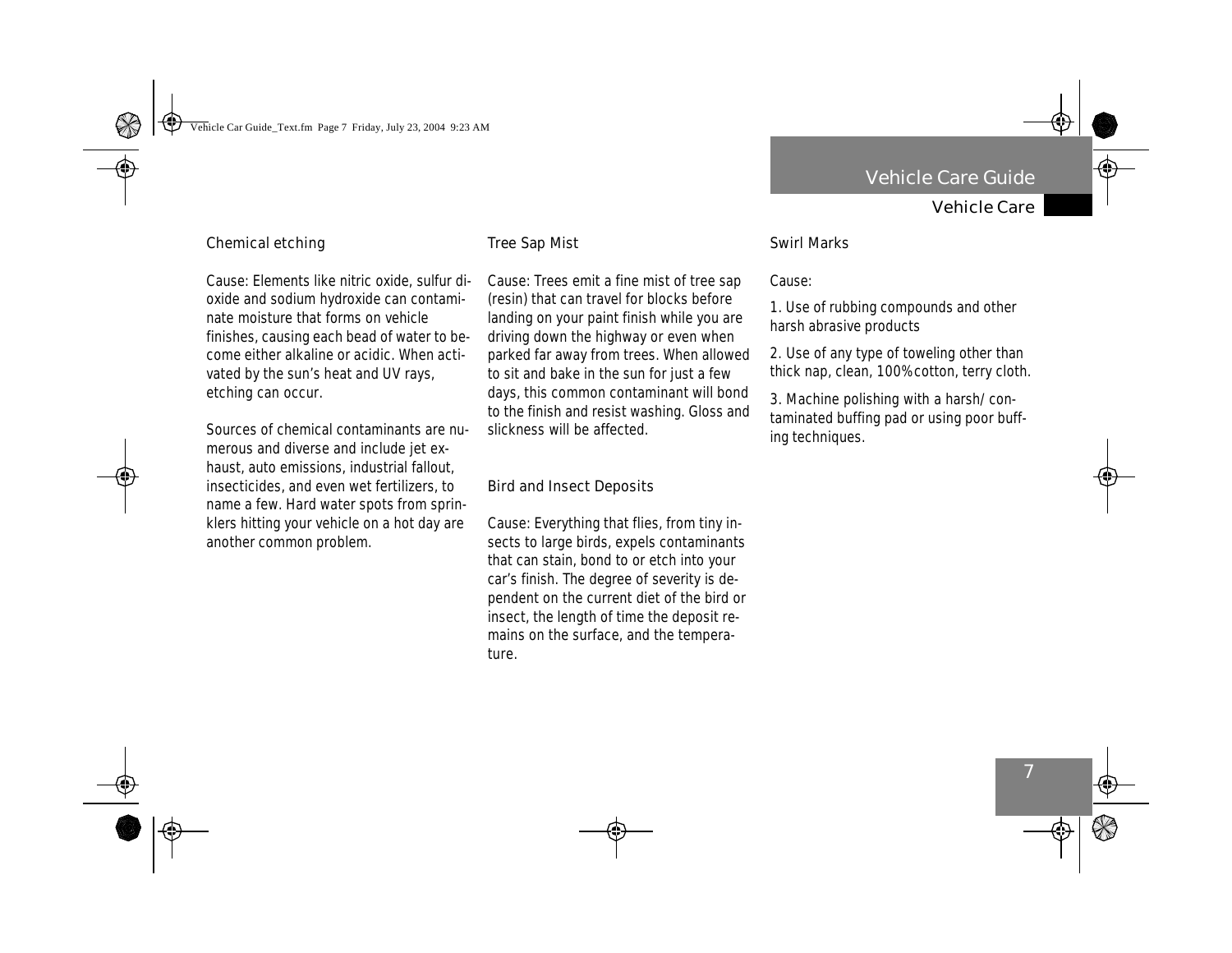# Vehicle Care Basics

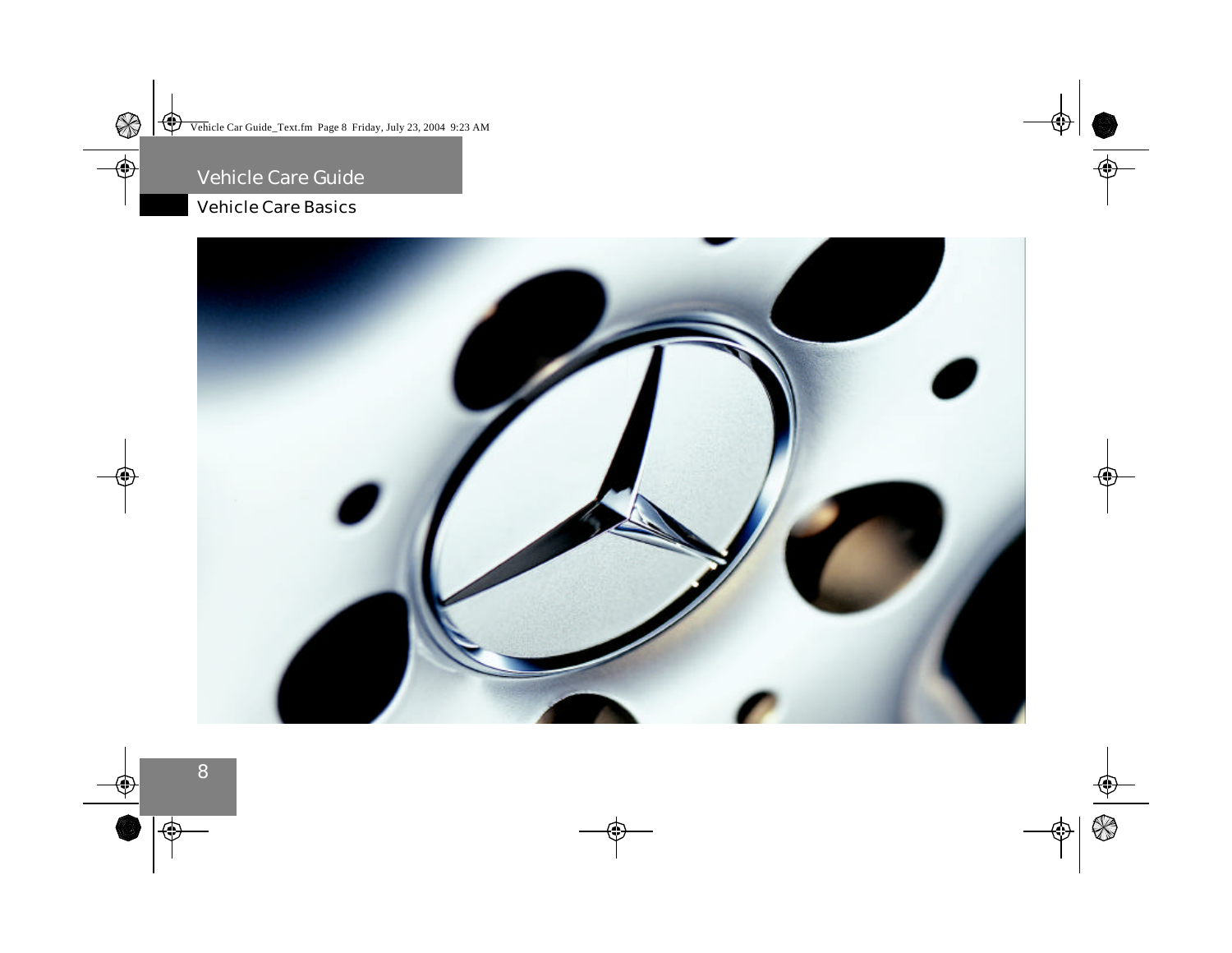### Vehicle Care Basics

Understanding the five basic steps to effective car care is the key to keeping your vehicle looking newer with the least amount of effort. They are:

#### **I. Wash**

Using a vehicle shampoo and water to remove the loose contaminants that have not yet bonded to the paint finish.

!

Do not use dishwashing detergents (they strip off protection and dry out the paint, causing paint to fade and oxidize). Never wash the vehicle unless the surface is cool and in the shade. First rinse the entire vehicle with a strong spray of water. Then start at the top and work your way down to the more contaminated areas, washing one section at a time and rinsing it off before continuing. The wheels should be done last. After a final overall rinse, wipe dry with a natural chamois or 100% terry cloth toweling.

#### **II. Clean**

Removing surface oxidation, stains, blemishes or contaminants that will not wash off to restore a smooth finish prior to polishing and waxing.

!

Using rubbing compounds and other harsh abrasive products will scar the finish, leaving fine scratches that cannot be removed without a high speed buffer.

#### **III. Polish**

Restoring vibrant color, clear reflection, and sparkling high gloss (the resultant benefits of a surface that is completely free of oxidation and bonded contaminants).

### **IV. Protect**

Protecting the top coat of paint with a barrier coat of waxes, silicones, polymers, and resins to keep contaminants from sticking and coming into direct contact with the paint finish.

**V. Maintain**

Using a product \* to remove surface contaminants on location, without water, before they have had enough time to bond or etch into the finish, while adding slickness, gloss and protection. This simple procedure keeps the vehicle finish in better condition, thus requiring less frequent washing and waxing.

\* For example, Mercedes-Benz Quick Wipe.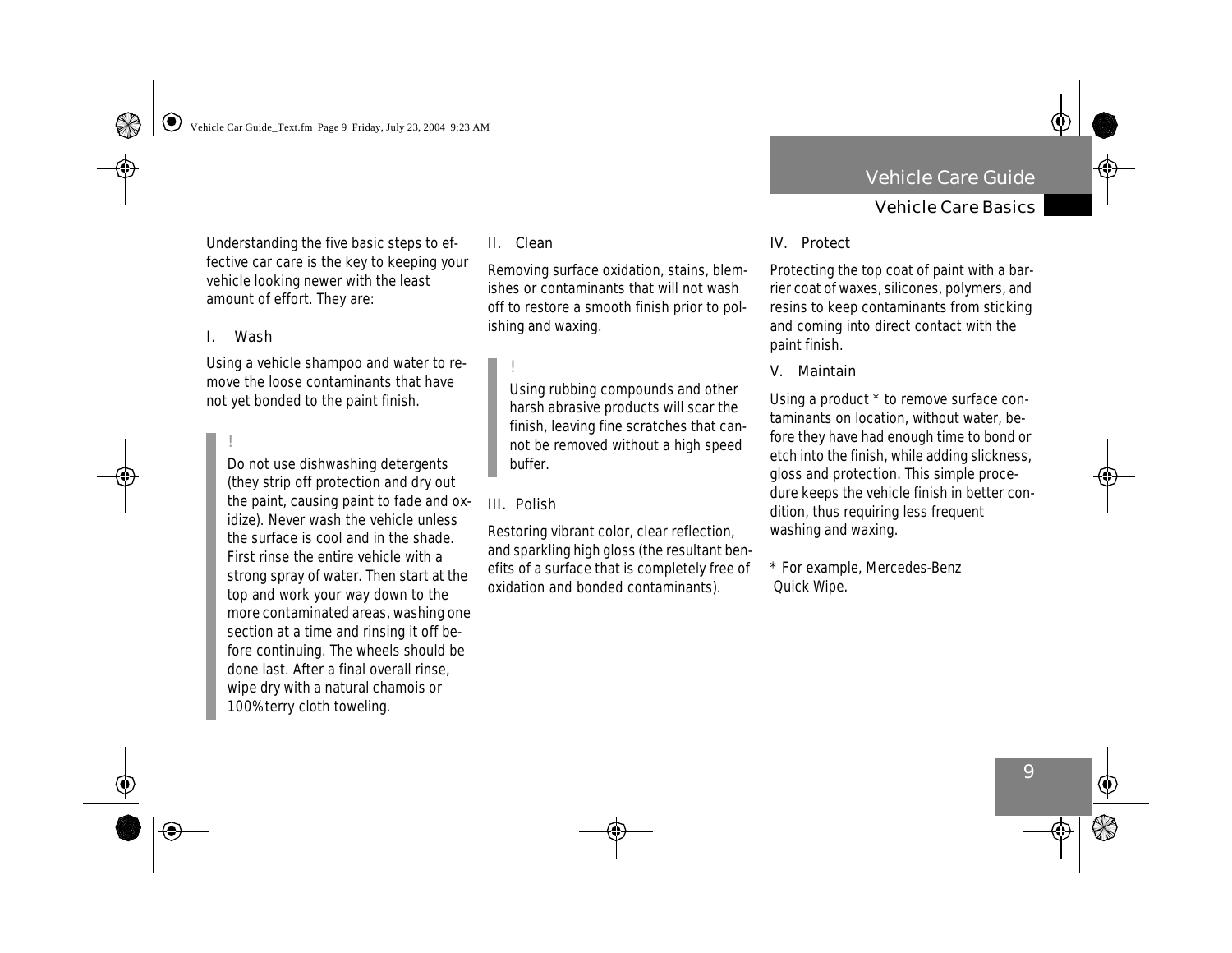# Mercedes-Benz Vehicle Care Products



*"Our long-term partnership with Mercedes-Benz has been especially rewarding because they are as serious about the appearance of their cars as they are about their engineering. All of their interior and exterior surfaces are state of the art. Our role is to help you keep them in showroom condition for as long as you own your car."*



*Barry Meguiar President/CEO Meguiar's, Inc.*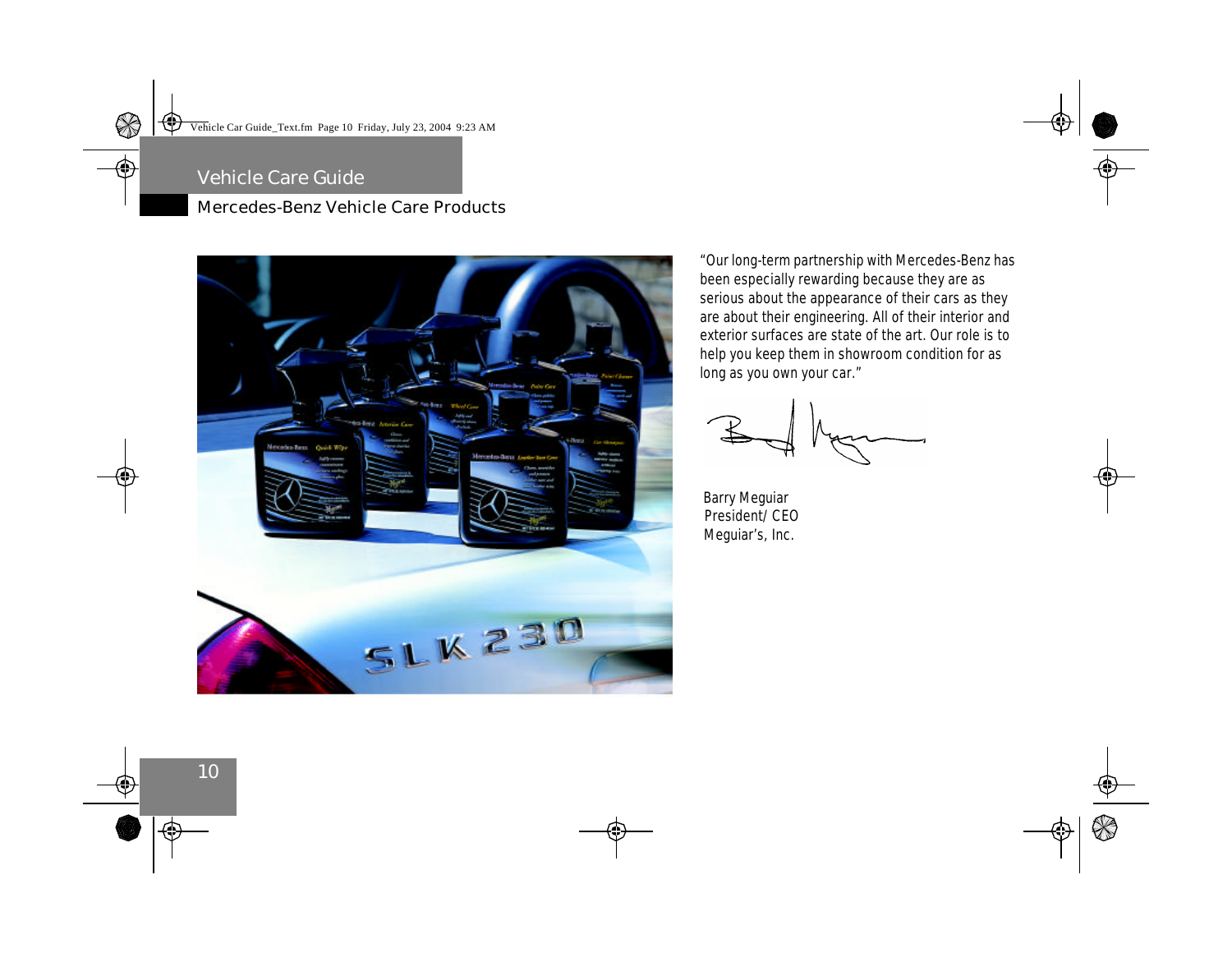#### **Mercedes-Benz Car Shampoo**

This is a highly concentrated, conditioning shampoo specially formulated to loosen and foam away surface contaminants, enhancing the finish and extending protection.

Pour approximately 4 capfuls, or 1 ounce per gallon of water, into a clean bucket. Add water using a strong spray or stir well. Rinse the entire vehicle thoroughly using a strong spray to loosen contaminants. The vehicle should be cool and not in direct sunlight to prevent water spotting.

Wash the vehicle using a soft, clean sponge, towel or sheepskin washmitt. Start at the roof and work your way down in sections, using a lot of water. Rinse each section and the sponge, towel or washmitt. Exercise caution when washing the lower

sections of the vehicle to avoid transferring the grit to the upper surfaces.

After a final, complete rinse of the vehicle, wipe completely dry with a natural chamois or soft, cotton, terry cloth towel. Do not permit water to dry on the vehicle.



#### **Mercedes-Benz Wheel Care**

Mercedes-Benz Wheel Care provides you with a totally safe and effective cleaner specifically formulated to keep Mercedes-Benz wheels in original condition. Wheels that have been neglected may still require an application of a more aggressive wheel cleaner. Caution should be used, however, when using this type of wheel care product.

Mercedes-Benz Wheel Care is completely safe for use on all types of wheels. For best results, apply when wheels are cool to the touch. Wet the wheel with a strong spray of water, preferably from a garden hose nozzle. Spray Wheel Care onto the wheel with complete coverage. Agitate the surface with a soft, bristle brush. Then, rinse with another strong spray of water and wipe dry. Wheel Care will leave a brilliant, lasting finish.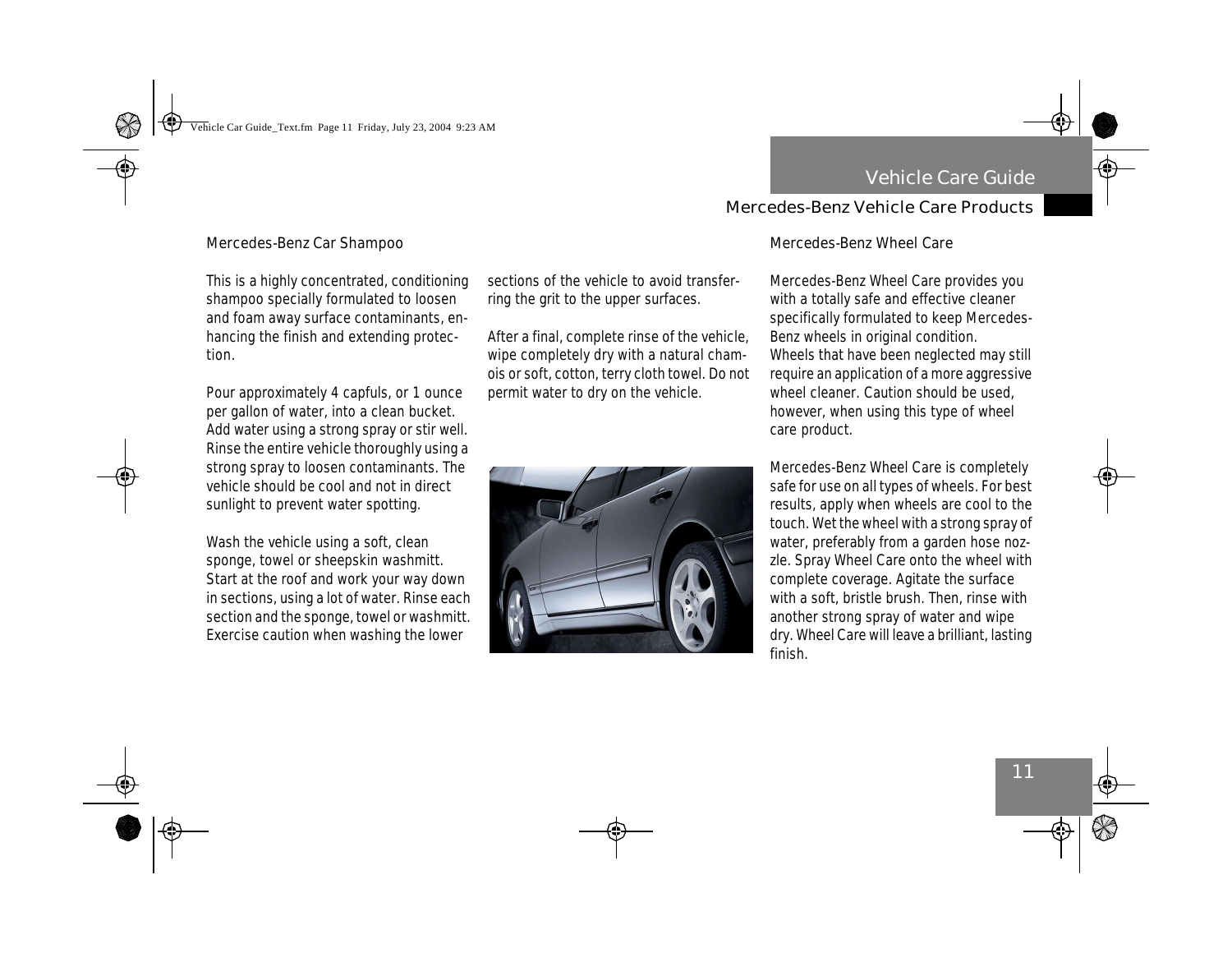#### **Mercedes-Benz Paint Cleaner**

A gentle paint cleanser for removing surface blemishes, oxidation, and bonded contaminants that need some extra help. Completely safe and very effective, paint cleaner will not scour the finish like rubbing compounds and harsh abrasive cleaners.

Apply a liberal amount to a clean terry cloth or sponge applicator. Work one section at a time rubbing the product thoroughly and evenly onto the finish. This allows maximum opportunity for penetration and removal of surface problems. When dry, wipe with a separate, clean, soft, terry cloth towel.

#### **Mercedes-Benz Paint Care**

This is the ultimate multi-functional paint care product for Mercedes-Benz paint finishes that are free of serious oxidation, blemishes and bonded contaminants. If these conditions exist, preclean with Mercedes-Benz Paint Cleaner.

Mercedes-Benz Paint Care removes light surface problems, polishes the finish to a brilliant high gloss, and coats the finish with a complex layer of waxes, silicones, polymers and resins for exceptional protection. This is, in fact, a complete health treatment which rejuvenates dry paint, and restores vibrance and color. Paint Care creates a clear reflection by polishing out fine surface imperfections and provides a lasting show car finish that is especially brilliant on dark colors.

Using a sponge applicator or soft, cotton, terry cloth towel, apply evenly (to entire vehicle or a section at a time). Allow at least 5 minutes for the finish to fully benefit from the active, nourishing ingredients. Remove excess residue with a soft, cotton, terry cloth towel, turning to a clean portion for the final wipe.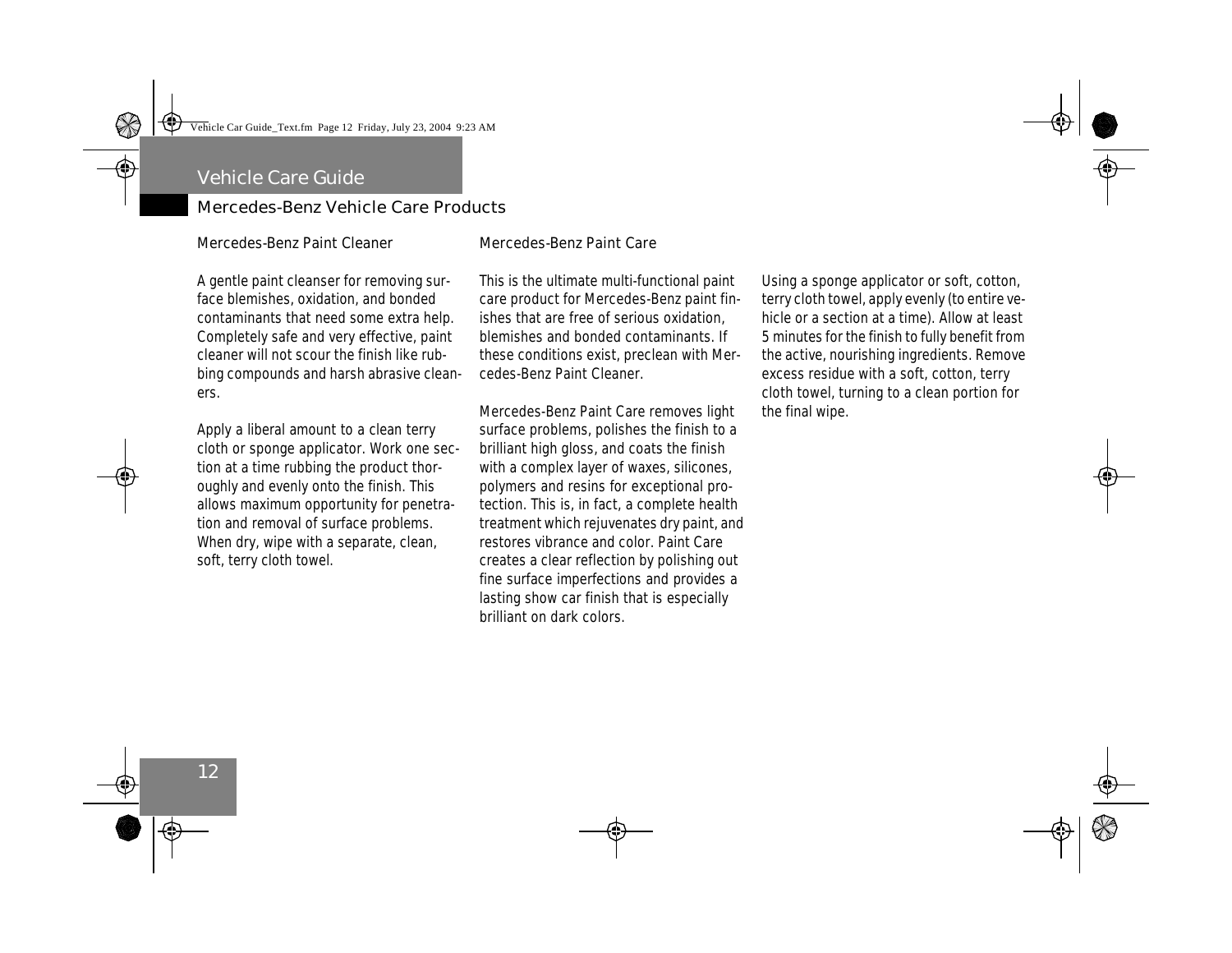#### **Mercedes-Benz Interior Care**

Unlike simple, silicone emulsion protectants, this complex formula cleans, renews and protects all MB-Tex, vinyl, plastic and rubber surfaces, including tires.

Most vinyl protectants cover over the surface contaminants with a synthetic highgloss coating without first cleaning. Mercedes-Benz Interior Care removes the contaminants, penetrates the surface to restore its vitality, and leaves the surface protected with a rich, natural, low-gloss finish.



#### **Mercedes-Benz Leather Seat Care**

This rich, cleansing/conditioning formula is a complete beauty treatment for fine leather. With one application, leather seats are cleaned, restored, nourished and protected - without leaving any noticeable residue.

Surface contaminates will be emulsified and removed. Additionally, the original suppleness and beauty of the leather is restored with humectants and emollients. Finally, an invisible film coating remains to protect against damaging UV rays.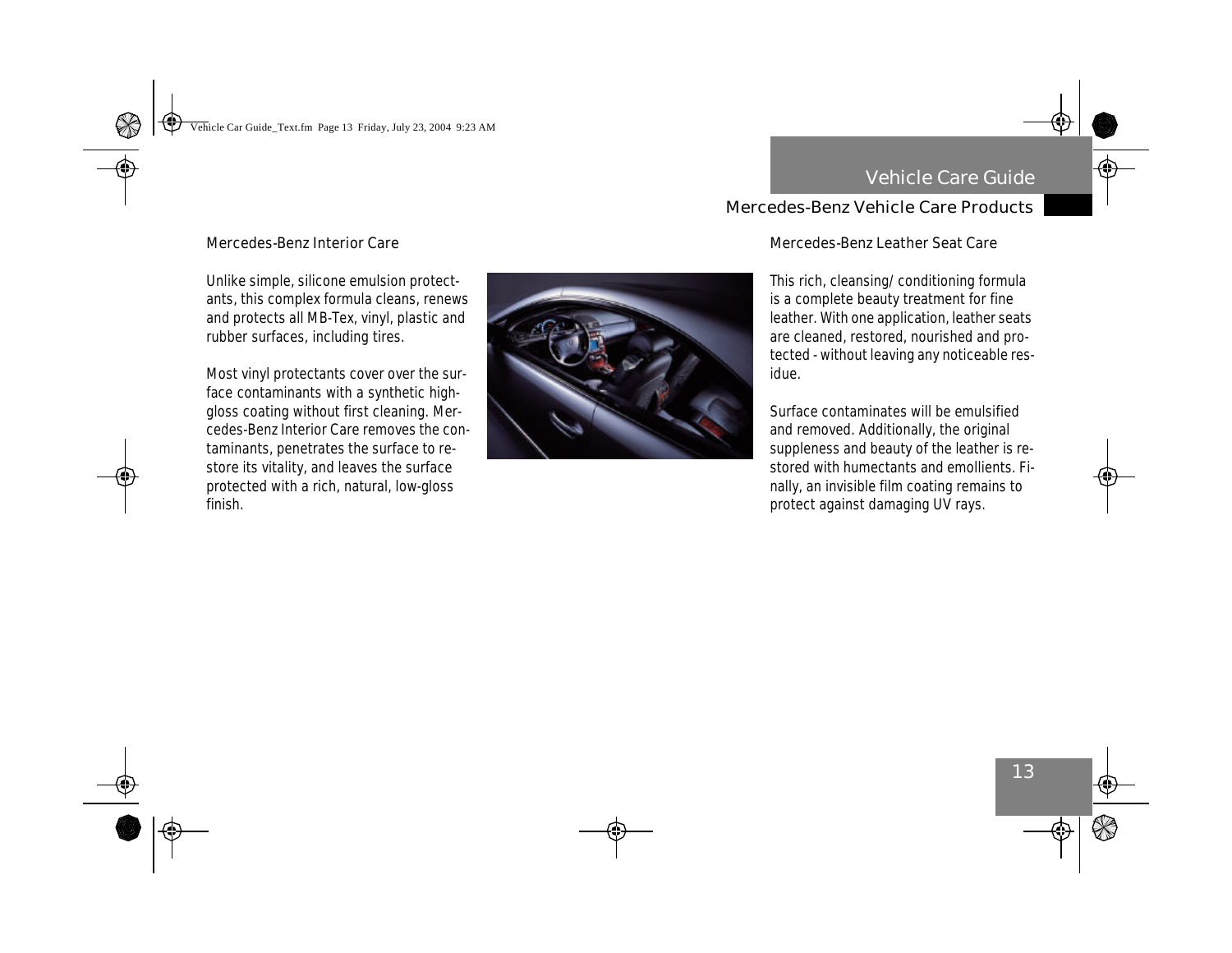#### **Mercedes-Benz Quick Wipe**

This new generation product makes it easy to keep a vehicle looking as if it has just been detailed. Fresh contaminants like tree sap mist and hard water spots are easily removed when they first occur and are very difficult to remove if left too long. Quick Wipe fills the void between washing and waxing by allowing you to quickly remove contaminants and dust anywhere, anytime, without water.



(This is the product you may choose to keep in the trunk of a vehicle with a cotton towel to use when convenient.)

Mist spray Quick Wipe directly onto one section at time. The high lubricity formula penetrates contaminants and deposits, and separates them from the finish with a lubricating film.

Using a soft, 100% cotton, terry cloth towel folded into quarters, spread Quick Wipe evenly over the section being worked on. Then turn to the dry portion of the cloth for a quick, final wipe. When Quick Wipe becomes slow to remove, it is time to wash the vehicle and reapply Mercedes-Benz Paint Care.

#### **Plastic Window Cleaning Kit**

Our specially formulated three no-scratch cleaners (Clear Plastic Cleaner, Polish and Care) will help you clean stains and grime from the SL's plastic soft top windows. All three cleaners are available in a zipped case for easy storage in the trunk of your SL.

The preceding vehicle care products have been tested for use as directed. Should you have any questions or comments relating to the vehicle care product line, we would like to hear from you. Please call 1-800-FOR-MERCedes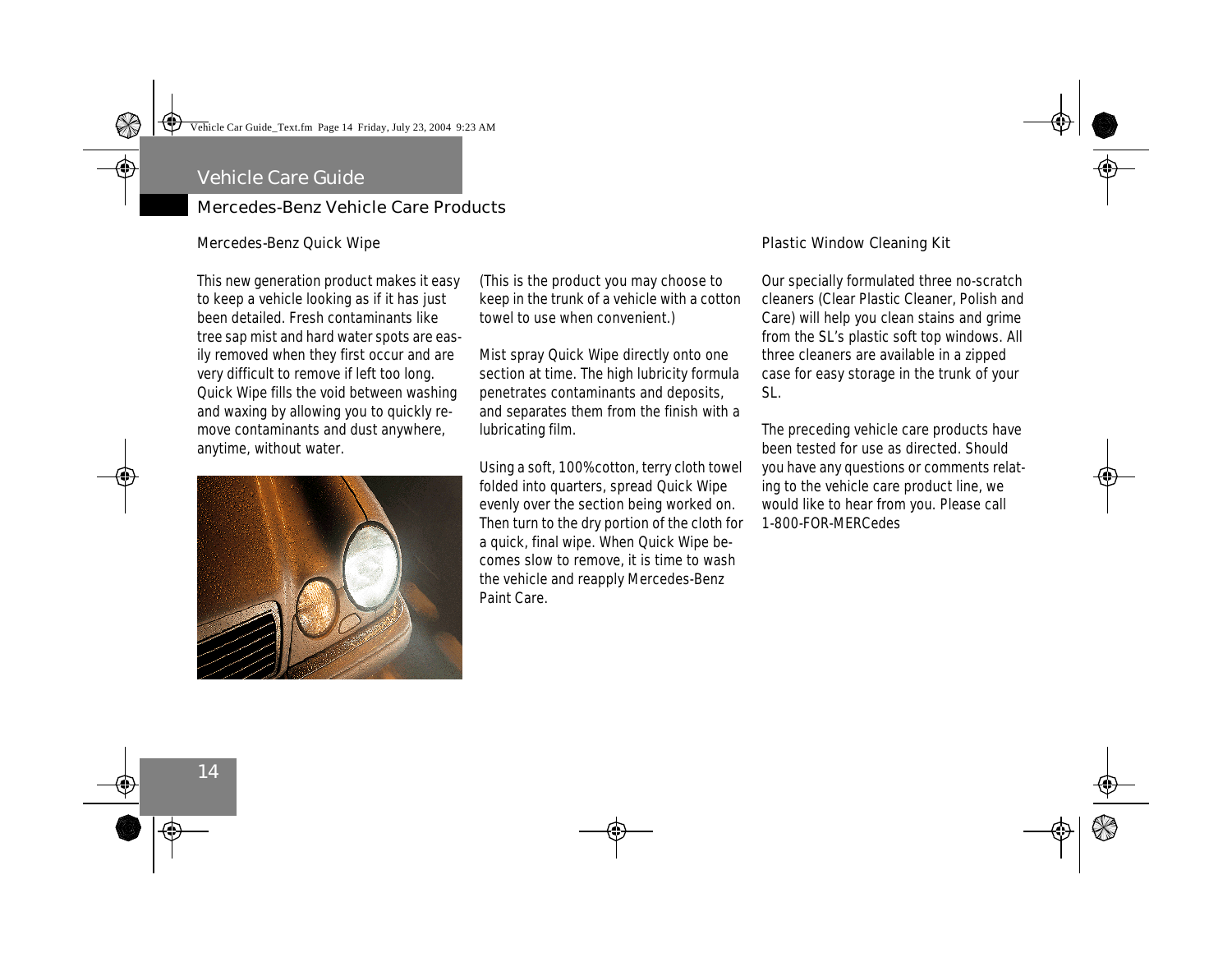$\mathcal{L}$ 

**College** 

**COL** 

 $\sim$ 

**COL** 

 $\sim$ 

**COL** 

**COL**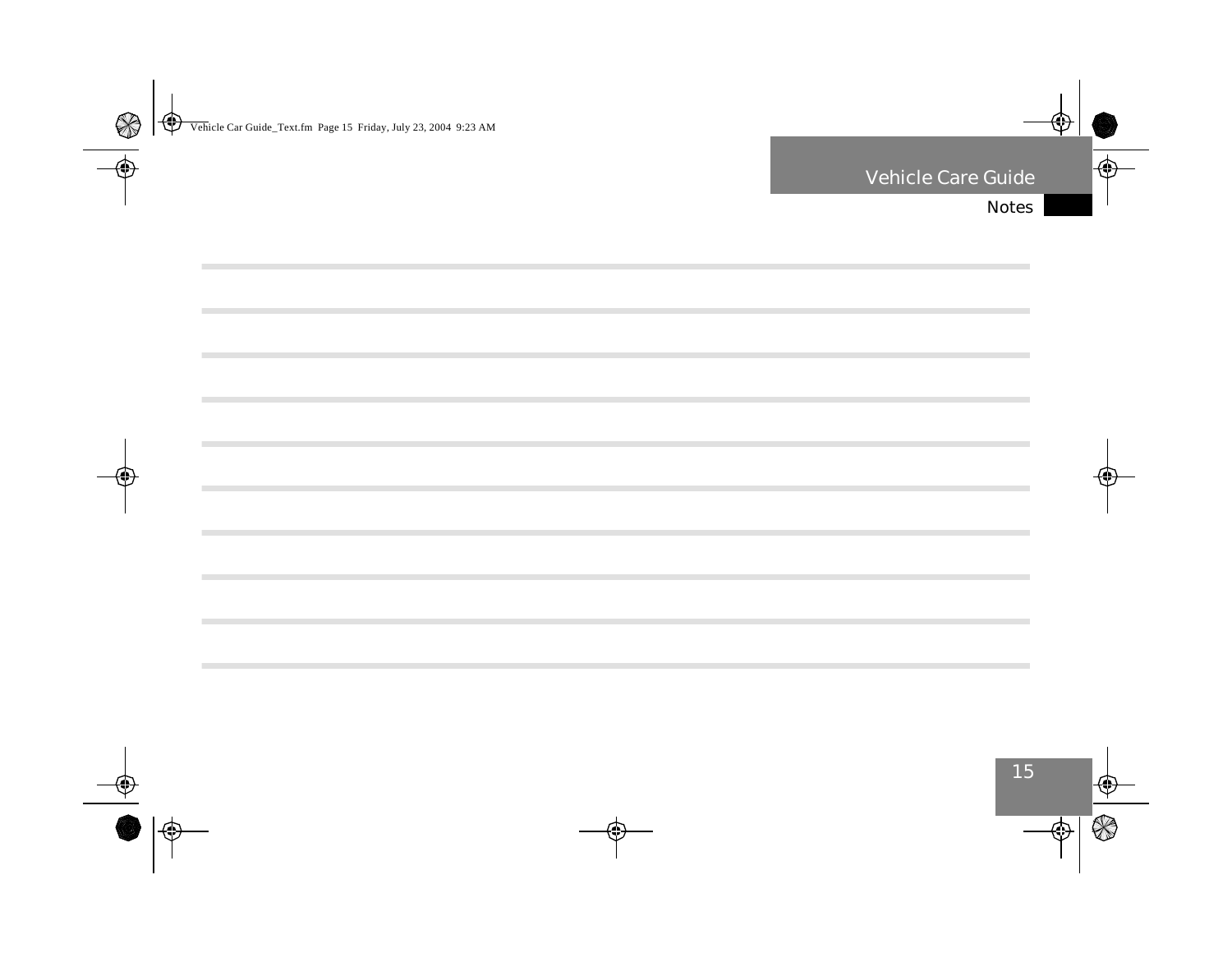Printed in U.S.A. All rights reserved. Reproduction or translation in whole or in part is not permitted whitout authorization from the publisher.

Editorial status: 05/01/2002

All illustrations and specifications contained in this folder are based on the latest product information available at the time of publication approval. Mercedes-Benz USA reserves the right to make changes at any time, without notice.